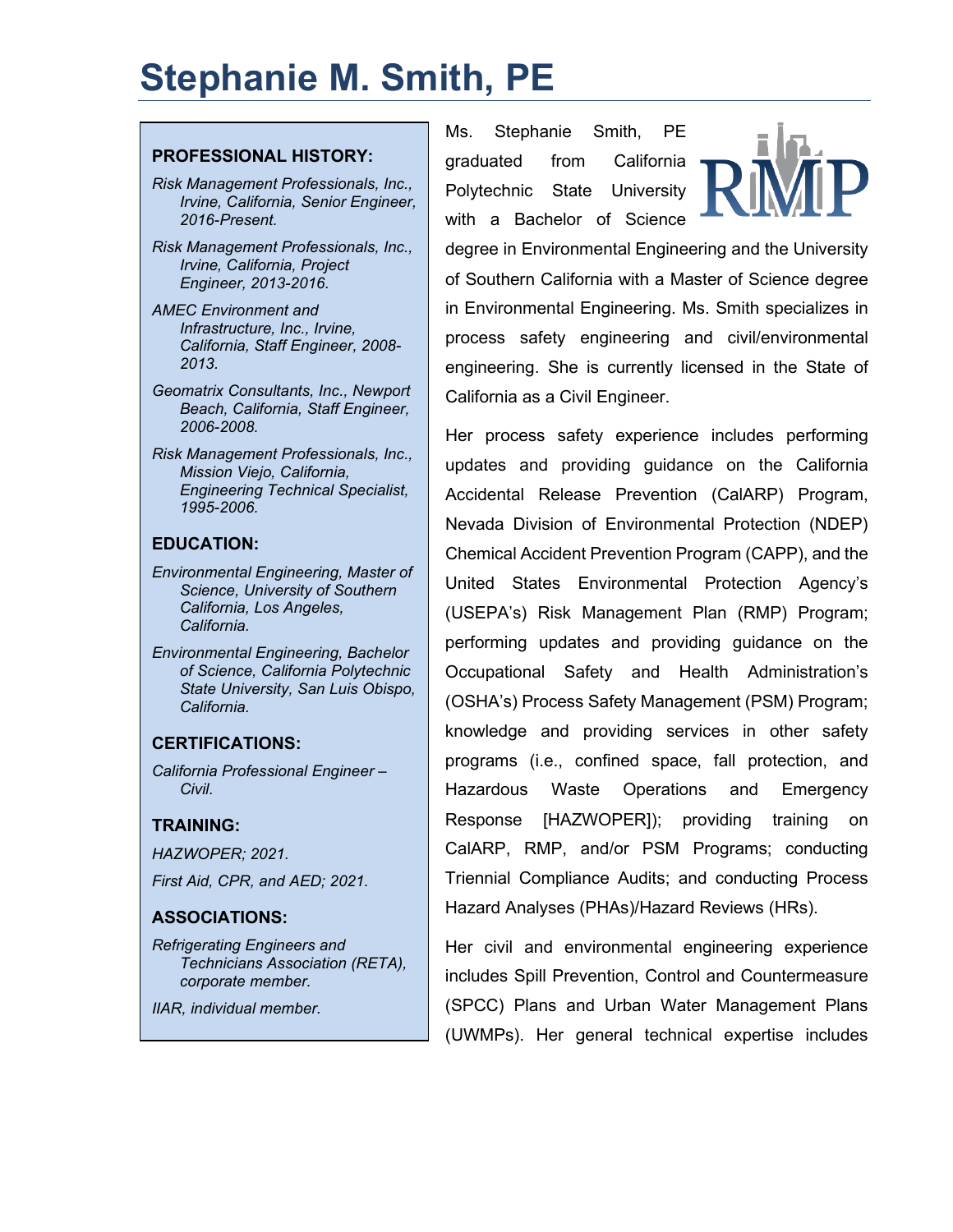#### **COMMITTEE INVOLVEMENT:**

*RETA Los Angeles Chapter Board Member; Since 2015.*

- *RETA Los Angeles Chapter President, 2019 – 2021.*
- *RETA Certification Committee Member, 2019 – Current.*
- *IIAR National Marketing Committee Member; Since 2017.*
- *IIAR National Marketing Committee, Subcommittee Chair for the State of the Industry Report, 2017 - Current.*
- *IIAR National Marketing Committee, Vice Chair, 2019 – 2022.*
- *IIAR National Marketing Committee, Chair, 2022 – Current.*

## **TECHNICAL PAPERS AND PRESENTATIONS:**

*Presentations at the 2016, 2018, and 2019, 2021 RETA National Conferences.*

*Presentations at the 2018, 2019, and 2021 IIAR National Conferences.*

*Ongoing webinars, TechTips, ProcessThat, and workshop presentations for Risk Management Professionals' education series.*

Professionals on a variety of topics.

#### **PROJECT EXPERIENCE**

#### **CalARP/CAPP/RMP/PSM Programs**

Ms. Smith's efforts in CalARP/CAPP/RMP/PSM Programs extend to a broad range of industries, including ammonia refrigeration, seafood production, produce/agriculture, pharmaceuticals, dairy production, cogeneration/energy facilities, foam- insulated metal panels manufacturing, metals finishing, and public agencies. Her CalARP/CAPP/RMP/PSM program experience extends from Hazard Assessments/Off-Site Consequence Analyses (OCAs) conducted at all program levels to

many remote PHAs/HRs, Compliance Audits, and general services offered by Risk Management Professionals.

Ms. Smith is an active member of the Refrigerating Engineers and Technicians Association (RETA) through Risk Management Professionals' corporate membership and an active, individual member of IIAR. She has also served on the RETA Los Angeles Chapter Board since 2015 and is currently servicing as President of the Chapter for 2020 and 2021. She is also serving the IIAR National Marketing Committee as the Subcommittee Chair for the State of the Industry Report since 2017 and recently started serving as the Chair of the IIAR Marketing Committed beginning in 2022. Ms. Smith formerly served as the Vice Chair of the IIAR Marketing Committee from 2019 through 2021.

In addition to her involvement in the above-listed nonprofit organizations, she has presented at both organizations' National Conferences, and she is a regular presenter for Risk Management Professionals' educational outreach programs (webinar series, ProcessThat, and TechTips) and has presented at several workshops sponsored by Risk Management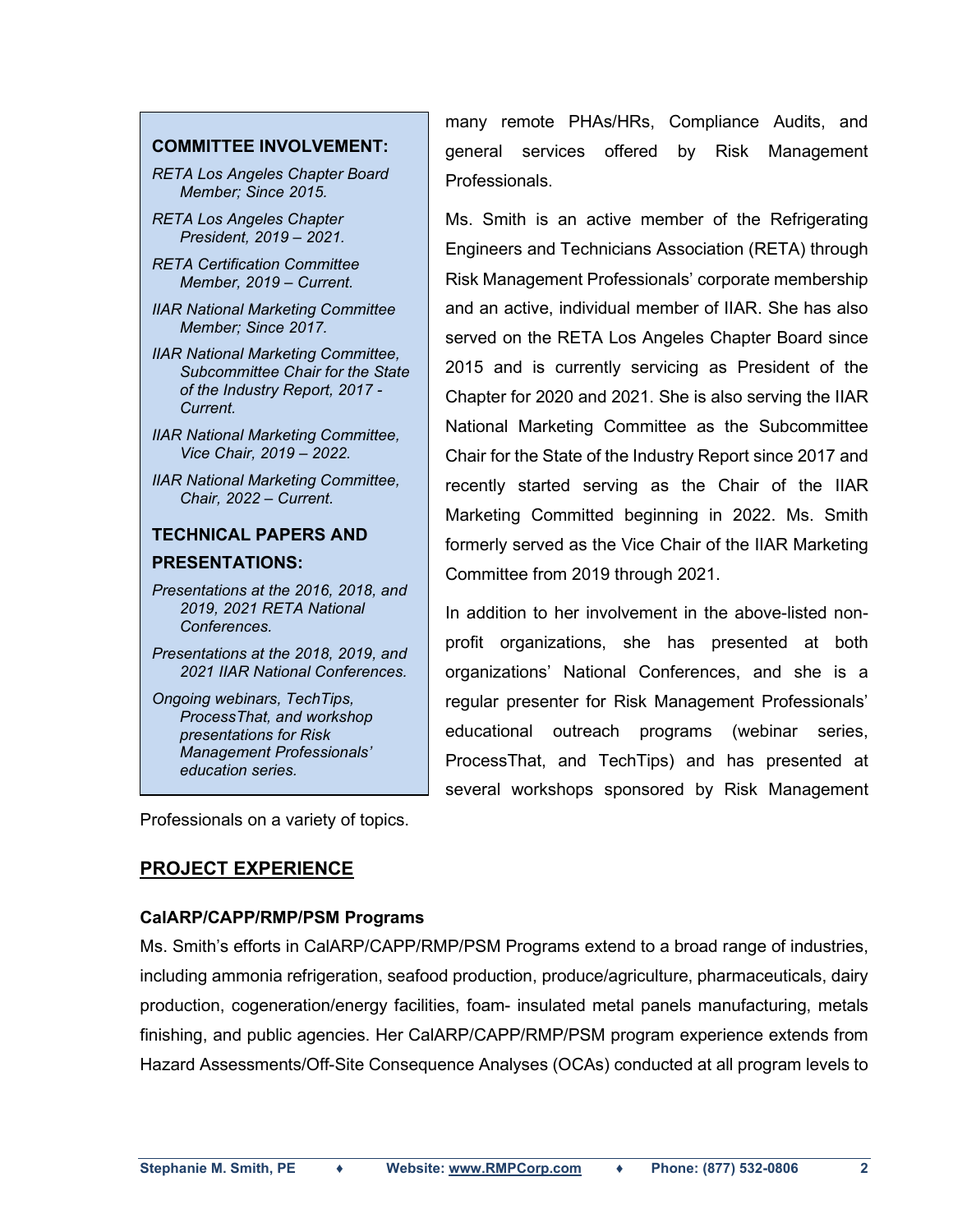complete program developments and managing of projects. A selection of more recent and/or more robust projects are detailed below.

- *High-Performance Composite Manufacturer, El Monte, CA* Provided supervisory support for the development of a new regulatory program and facilitated the PHA. Assistance was provided to navigate the regulatory requirements and provide support during audits and regulatory meetings.
- *Cogeneration Facilities, Various Locations, CA* Provided supervisory services for the development of CalARP/RMP/PSM Programs for multiple facilities. Scope of work included engineering supervision of entire program development, review of developed documentation, project management, and facilitation of the HRs required for newlydeveloped facilities.
- *Metals Finishing/Electroplating Facilities, Various Locations, CA* Provided services related to the CalARP/RMP/PSM Programs, including Hazard Assessments/OCAs and regulatory submittals, to various facilities in California. Scope of work included dispersion modeling, development of documentation, review of documentation, and project management.
- *Planning Commission, City of Fontana, CA* Developed a Hazard Assessment for the Planning Commission to approve the construction of warehouse buildings for use as a precious metals refining/recycling facility utilizing nitric acid, sulfuric acid, hydrofluoric acid, and sodium cyanide. Scope of work included determining the relevant quantities of chemicals on-site, dispersion modeling, and overall management of the project.
- *Dairy Production Facility, City of Industry, CA* Responsible for managing project tasks for the development of a new ammonia refrigeration CalARP/RMP/PSM Program Level 2 Compliance Workbook for the facility while under construction.
- *Pharmaceutical Company, Torrance, CA*  Responsible for managing project tasks for the development of a new CalARP/RMP/PSM Program Level 2 Compliance Workbook for the facility, which utilizes piperidene and hydrofluoric acid, and for a Triennial Compliance Audit.
- *Produce Packaging/Storage Companies, Various Locations, CA*  Responsible for managing project tasks for the development and revisions to CalARP/RMP/PSM Program Level 2 and Level 3 Compliance Workbooks. Providing general consulting services for the general safety and compliance needs for the facilities and updating program documentation upon request.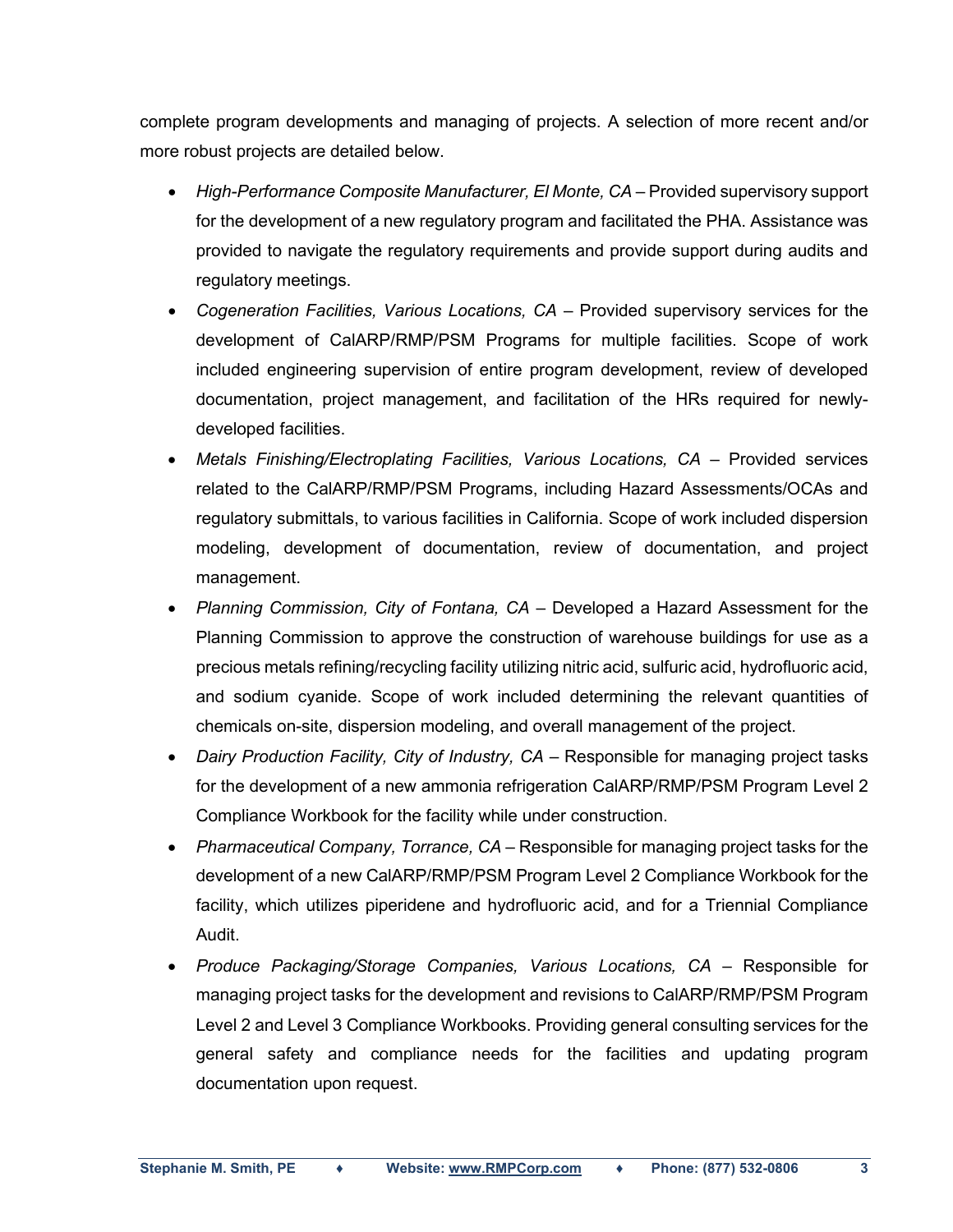- *Sanitation Districts, Whittier, CA* Responsible for managing the five-year CalARP/RMP/PSM update for the two facilities (Program 2 and Program 3 processes) owned by the sanitary districts that utilize chlorine, sulfur dioxide, and aqueous ammonia. Efforts included coordinating and managing entire project, dispersion modeling and OCA for reporting, and general updates to the entire program.
- *Generating Station, Hermiston, OR* Responsible for completing the five-year CalARP/RMP/PSM update for a Program 2 facility utilizing aqueous ammonia. Efforts included dispersion modeling for the OCA, submission of documentation to the USEPA, and management of any efforts related to the projects.
- *Ice Cream Manufacturing Plants, Various Locations, CA* Responsible for assessing client's process safety needs and providing guidance; conducting 5-Year Updates and CalARP/RMP/PSM Program developments, including:
	- o submittals, for CalARP/RMP documentation;
	- $\circ$  updating and developing CalARP/RMP/PSM documentation per regulations;
	- o assisting with Triennial Compliance Audits;
	- $\circ$  providing training on CalARP/RMP/PSM programs as pertinent to the facility; and
	- o providing support for high pressure receiver replacement.
- *Fertilizer Company, Various Locations, CA* Responsible for updating documentation for several Program 1 and Program 3 facilities throughout California and Washington (including Hazard Assessment updates, CalARP/RMP submittals, and various program support). The chemicals utilized at the facilities included anhydrous and aqueous ammonia.

# **Process Hazard Analyses (PHAs)/Hazard Reviews (HRs)**

The following is a list of selected projects that Ms. Smith has facilitated or scribed in PHAs or HRs.

- *Foam-Insulated Metal Panel Manufacturing, Various Locations, USA* Conducted PHAs for various facilities throughout the United States due to facility changes, which included a new process chemical and regulatory needs surrounding the change. In addition, provided additional services for assistance with the NDEP CAPP for one facility.
- *Pharmaceutical Company, Torrance, CA*  Responsible for managing project tasks and conducting a variety of PHAs for regulated and unregulated operations at the facility to address regulatory and general safety concerns at the facility for upgrades to operations and facility equipment.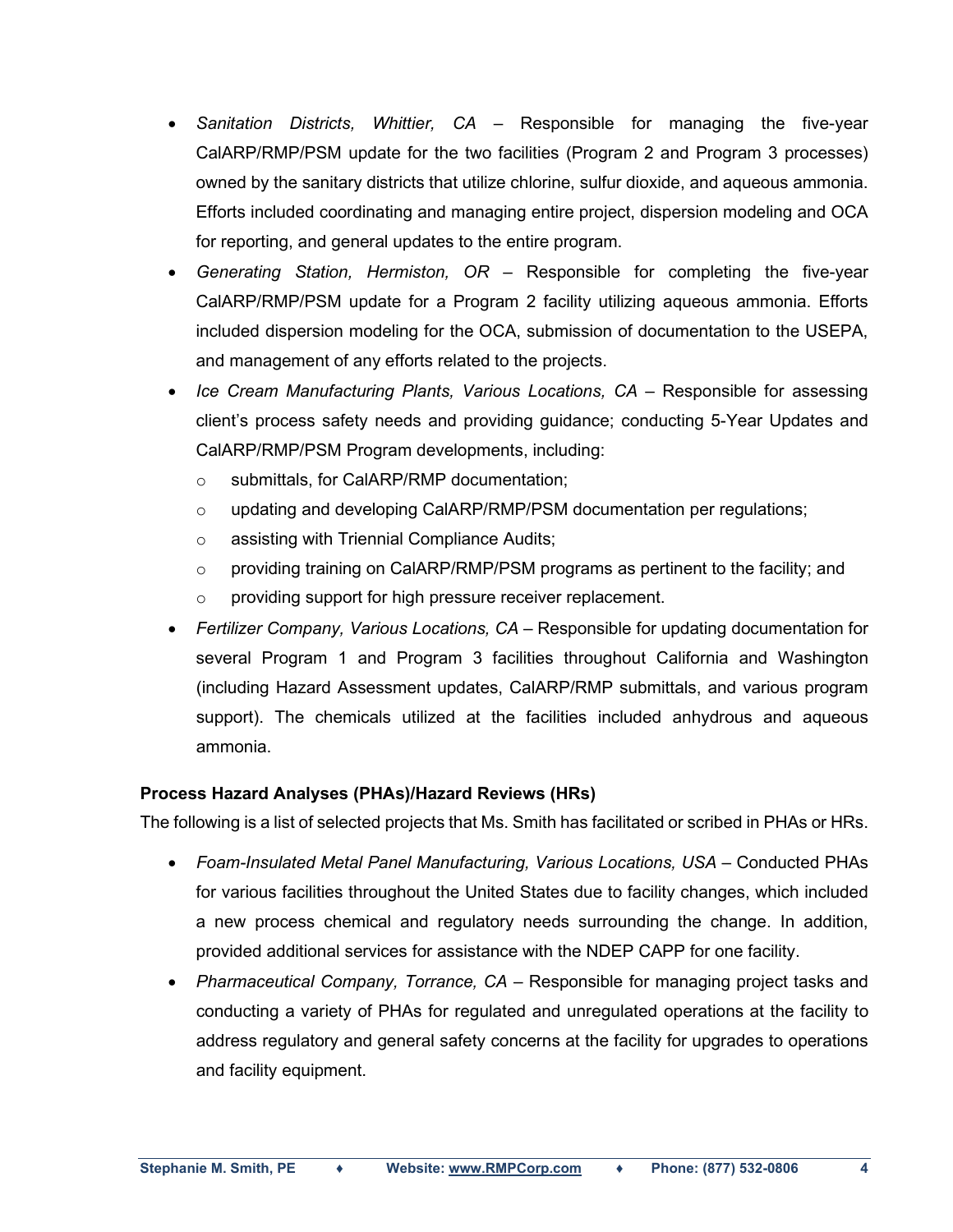- *Poultry Processing, Farmerville, LA* Project Lead for two (2) Compliance Audits and two (2) PHAs for a single processing facility in Louisiana compliant with the requirements of the EPA RMP and OSHA PSM programs. The scope of work included on-site sessions with an associate, review of documentation, project management, and facilitation of the PHAs.
- *Water Treatment Plants, Various Locations, CA Facilitated HRs for existing water* treatment plants within a district utilizing HAZOP and What-If / Checklist methodology. The HRs were facilitated utilizing engineering scribes.
- *Wastewater Treatment Facility, San Jose / Santa Clara, CA Facilitated a PHA for a* sludge digester gas design project and working with the design contractor to anticipate design areas where hazards needed to be addressed.
- *Cogeneration Facilities, Various Locations* Facilitated PHAs for new and existing cogeneration facilities utilizing HAZOP and What-If / Checklist methodologies, mostly in California and Nevada.
- *Waste Heat Recovery Station, Jean, NV*  Facilitated a PHA for an existing waste heat recovery station utilizing HAZOP and What-If / Checklist methodology. The PHA was facilitated in conjunction with other work requested by the facility.
- *Ice Cream Manufacturing Plant, Oxnard, CA* Facilitated HR for new ice cream production facility utilizing anhydrous ammonia for refrigeration. HR study utilized Hazard and Operability (HAZOP) and What-If/Checklist methodologies.
- *Agriculture Company, Various Locations, WA & ND* Facilitated PHA for new ammonia storage/transfer facility. PHA utilized a What-If/Checklist methodology provided by the Fertilizer Institute in cooperation with the US EPA.
- *Sod Farming, Stockton, CA*  Facilitated PHA for an existing sod farming operation utilizing chlorine for water treatment on-site. PHA utilized the HAZOP and What-If/ Checklist methodologies.
- *Fire Water System, Bakersfield, CA*  Facilitated PHA for an existing fire water system located at a refining facility. The PHA utilized the What-If / Checklist methodology to assess hazards with a non-operational fire water system in the event of an emergency.

# **Compliance Audits/Gap Analyses/Applicability Assessments**

Ms. Smith has conducted many Compliance Audits, Gap Analyses, and Applicability Assessments for several different industries in various locations throughout the US, including agriculture, higher education facilities, public agencies, biofuels processing, pharmaceuticals,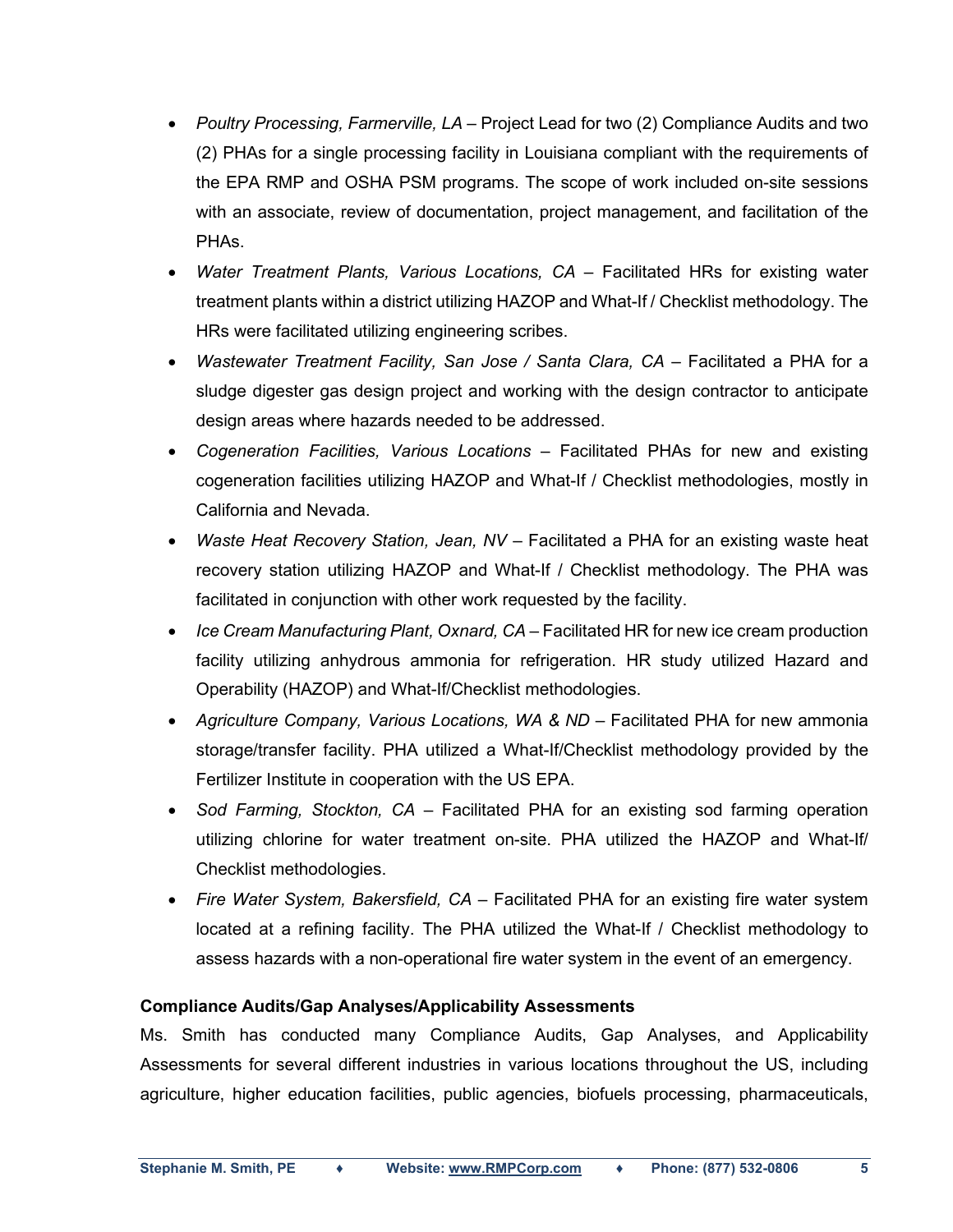chemical manufacturing/blending, beverage manufacturing and bottling, and cogeneration facilities since 2013. The duration of the projects have ranged from a few hours for a simpler facility to several days for more complex facilities and/or facilities with multiple processes.

Responsibilities have included performing Triennial Compliance Audits according to regulatory guidance, producing final reports and findings on the audits conducted, and managing project task teams and reviewing final reports. Gap Analyses and Applicability Assessments were conducted in the same manner and with the same regulatory requirements as a Triennial Compliance Audit but tailored to find the needs of the individual facility.

## **Recognized and Generally Accepted Good Engineering Practices (RAGAGEP)**

She has supervised and developed documentation to meet the Recognized and Generally Accepted Good Engineering Practices (RAGAGEP) requirements in the CalARP/RMP regulations for various facilities and to various degrees. Scope of work varies from basic documentation to prove RAGAGEP is followed and standards are met at the facility, to in-depth analysis on further compliance for the regulations.

## **Urban Water Management Plans (UWMPs)**

Ms. Smith has assisted with UWMPs for public agencies, water districts and cities within Southern California for the 2015 and 2020 updates. Her primary responsibilities included general assistance and review with the programs and developing the Demand Management Measures (DMM), System Supplies, and Baselines and Targets sections for the plans. The next updates are scheduled for 2025.

#### **Spill Prevention, Control, and Countermeasures (SPCC) Plan**

Ms. Smith has updated several SPCC Plans for facilities within Southern California. Support included general updates and revising the plans to meet current regulations and conducing fiveyear review and updates. The industries served include meat processing and cogeneration facilities.

#### **General Safety Services**

General safety services are provided for clients, as needed. The following is a list of projects in which Ms. Smith conducted and/or managed general services for the facility or client. A summary of the services is included below for pertinent projects. In general, Ms. Smith provides general environmental, health, and safety (EHS) services, regulatory compliance guidance, and general facility support to a wide range of industries and clients.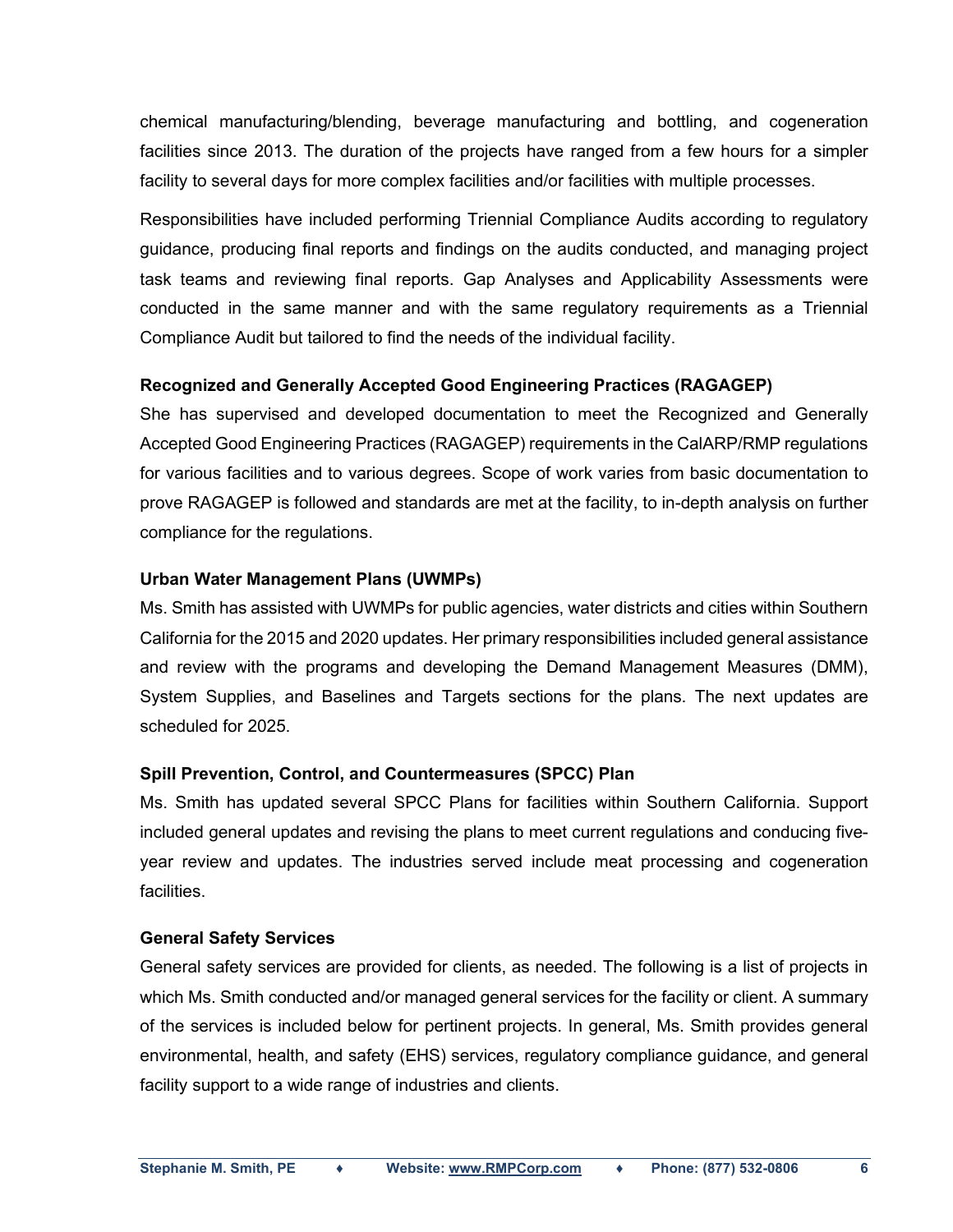- *Metals Finishing Facility, City of Industry, CA* Provided general guidance to a metals finishing facility utilizing chlorine following a release and incident prompting further action for the facility to update their safety programs.
- *Water Treatment Plant, Benicia, CA* Provided guidance and expertise in updating a Respiratory Protection Program utilizing self-contained breathing apparatus (SCBA) for protection against chlorine gas during routine maintenance.
- *Water and Wastewater Treatment Plants, Calexico, CA* Provided services for updating the California Environmental Reporting System (CERS) records and addressing concerns from the local regulatory agency.
- *Lumber Retailer, Torrance, CA* Assisted in the permit effort to construct a lumber retail facility in the vicinity of a refinery. Effort included a Flare Proximity Study for the safety of the new retailer and their operations. An emergency procedure was also developed for a safety mechanism for the property in the event of a flare event.
- *Water Agency, Castaic Lake, CA*  Provided on-call services for safety programs in the agency, including the general assessment of compliance, confined space program review and revisions, fall protection program support, and a training matrix.

# **Training**

Ms. Smith has provided various levels of training to several facilities in different industries, including ammonia refrigeration, agriculture, public agencies, biofuels processing, chemical manufacturing/blending, cogeneration, and pharmaceuticals. Training ranges from a basic understanding of the facility's CalARP/CAPP/RMP/PSM program to more details understanding of procedures regarding the different program elements. Ms. Smith has provided trainings successfully both in-person and over a web-based software platform.

# **Emergency Response Plan (ERP) / Emergency Operations Plan (EOP) / Hazard Mitigation Plan (HMP) / Debris Management Plan (DMP) Services**

Ms. Smith has managed teams in updating EOPs, HMPs, and DMPs for local agencies in Southern California. The scope of work included updating documentation and implementation to meet new standards, managing team efforts in updating the plans, and providing status updates and project management services to the agency.

# **Injury and Illness Prevention Programs (IIPPs)**

Ms. Smith is cognizant in the requirements and regulations regarding Injury and Illness Prevention Programs (IIPPs) from her background in environmental engineering, certification in Hazardous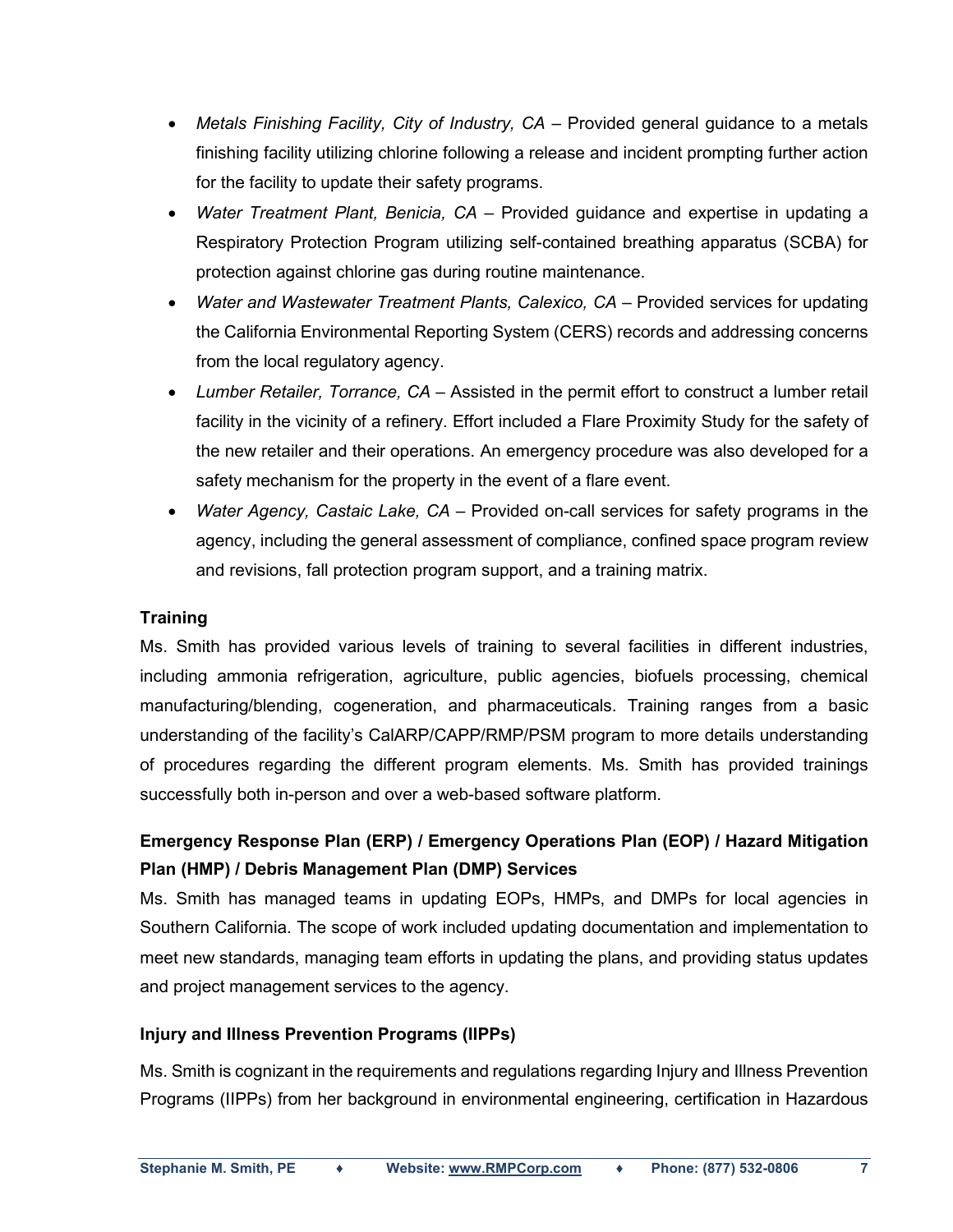Waste Operations and Emergency Response (HAZWOPER), and development of various IIPPs for clients. She also serves as the Safety Officer for Risk Management Professionals, managing technical training for all individuals, arranging First-Aid / CPR training bi-annually, is responsible for injury reporting (if necessary), and general maintenance of the company's IIPP (including safety inspections and updates).

# **CLIENT LIST**

The following is a partial list of clients that Ms. Smith has managed and/or provided engineering support.

# **Municipalities and Water Treatment**

- Agua Mansa Power Plant
- Camarillo Sanitary Districts
- Castaic Lake Water Agency
- Central Coast Water Authority
- City of Benicia
- City of Calexico
- City of Cerritos
- City of Compton
- City of Downey
- City of El Segundo
- City of Fontana
- City of Garden Grove
- City of La Habra
- City of Paramount

# **Manufacturing/Chemical Supply**

- Agri-Chemical and Supply
- All Metals Processing
- Arconic Fastening Systems / Alcoa Fastening Systems
- CALAMCO
- Custom Alloy Sales
- Ducommun
- Electronic Precision Specialties
- City of Redlands
- City of Sacramento
- City of Tustin
- County Sanitation Districts of Los Angeles County (multiple facilties)
- Eastern Municipal Water District
- Las Virgenes Municipal Water District (multiple facilities)
- Liberty Utilities
- Metropolitan Water District
- Rainbow Municipal Water District
- Ventura Regional Water District
- Zone 7 Water Agency
- Elite Comfort Solutions
- Ganahl Lumber
- GrowMore
- NCI Group, Inc. (multiple facilities)
- PCC Rollmet
- Quaker City Plating
- Rinchem Company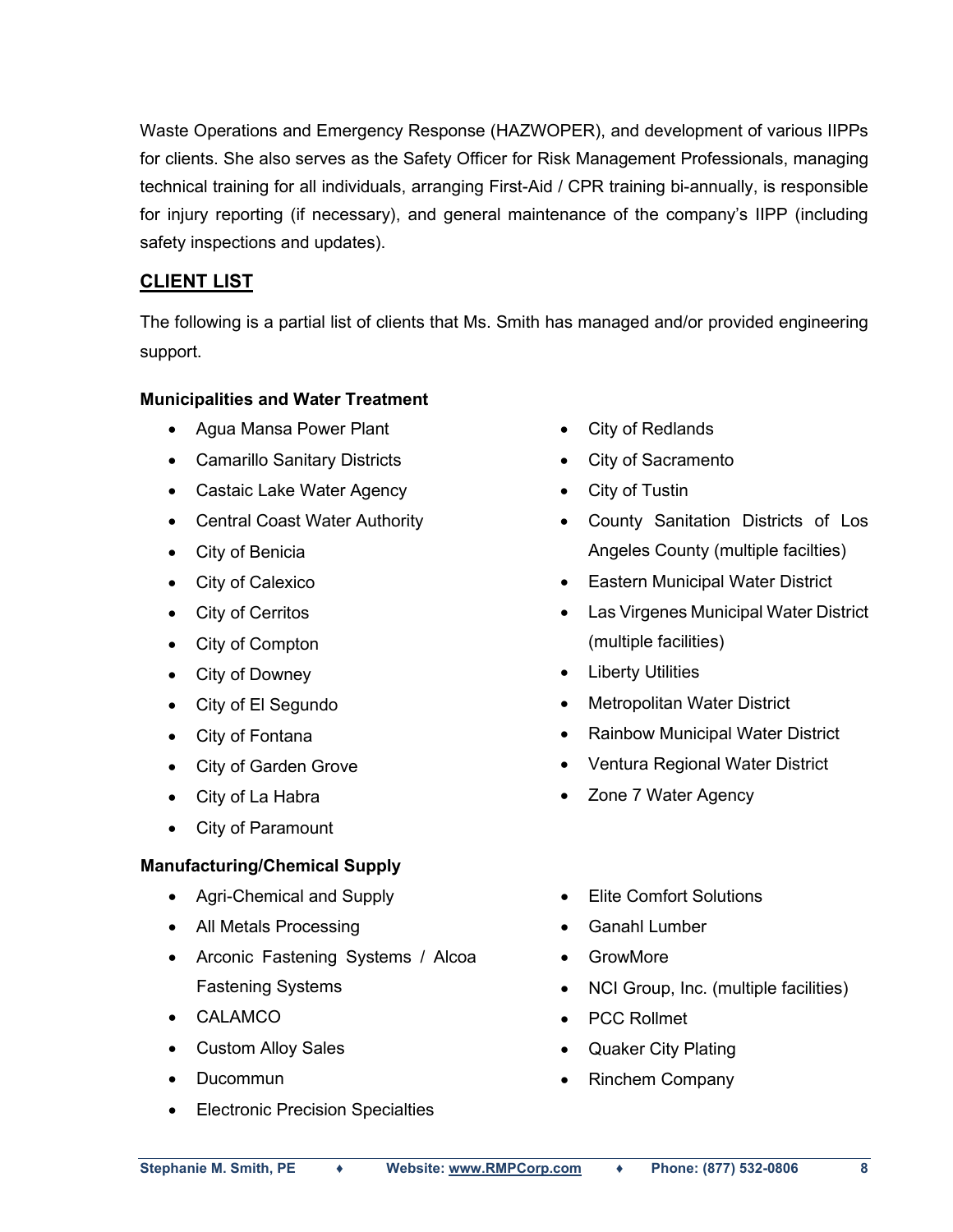- Rolls Royce High Temperature Composites, Inc.
- Supreme Plating

# **Ammonia Refrigeration Facilities**

- Artesia Ice, LLC
- Aryzta
- Bornstein Seafoods (multiple facilities)
- Boskovich Farms, LLC (multiple facilities)
- Bubble Bee Foods
- City Brewing
- Cold Star Ice
- Deardorff Family Farms
- DM Camp & Sons
- Dr Pepper Snapple Group (multiple facilities)
- Foster Farms
- Farmer John/Clougherty Packaging, LLC
- Fresh Grill Foods, LLC & Brown Bag
- Gene Wheeler Farms
- Grimmway Farms (multiple facilities)
- Harris Ranch
- Heritage Distributing Company

#### **Energy**

- Alliance Energy
- California Institute of Technology (CalTech)
- Colver Power
- GreenLeaf Power (multiple facilities)
- Hermiston Generating Plant
- The Gill Corporation
- TowerJazz Semiconductor
- TST
- LA Bottleworks
- Manning Beef, LLC
- McConnell's Fine Ice Creams
- Milk Specialties Global
- NorCal Beverage
- Northgate Markets
- **OK Produce**
- Orchard Partners
- Partners Alliance Cold Storage
- Pepsi Bottling Group (multiple facilities)
- Ruiz Food Products
- Rite Aid Corporation (Thrifty Ice Cream)
- Rockview Farms
- Sun Maid
- Seaboard Produce
- Smithfield
- Smithway Associates, Inc.
- **SVP Winery**
- Vie de France
- LINN Energy (multiple facilities)
- National Carbon Technologies
- NV Energy (multiple facilities)
- NRG Energy, Inc. (multiple facilities)
- Onward Energy (multiple facilities)
- Perennial Power Holdings, Inc.